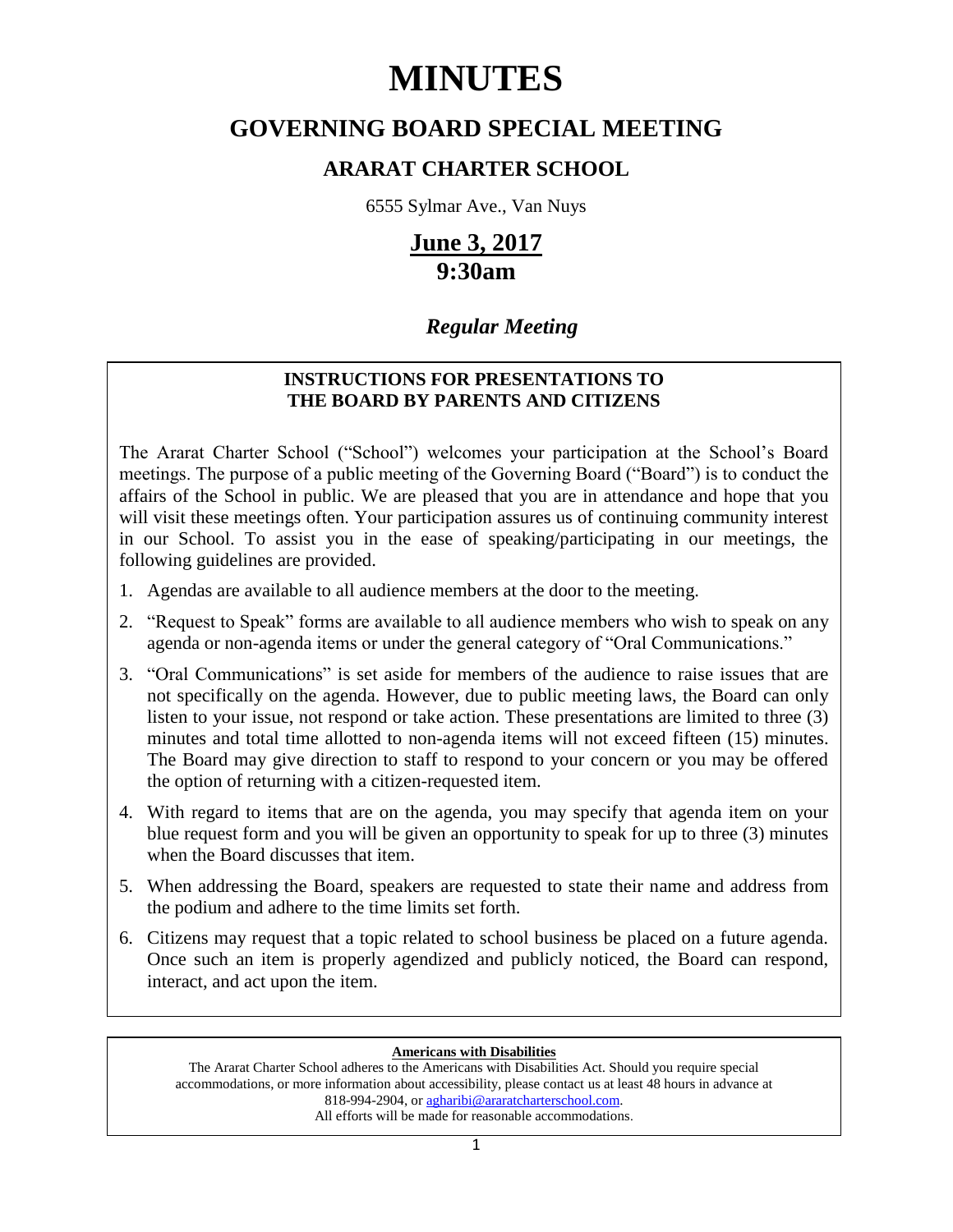#### **I. OPEN SESSION**

## **A. CALL TO ORDER:**

Meeting was called to order by Board Chairperson, Shakeh Avakian at 9:38 am.

#### **B. ROLL CALL**

|                      | Present | Absent |
|----------------------|---------|--------|
| Shakeh Avakian       |         |        |
| Marlena Gonzalez     |         |        |
| Lorena Gonzalez      |         |        |
| John Henderson       |         |        |
| Sylva Karayan        |         |        |
| Hermine Mahseredjian |         |        |
| Giuliana Velarde     |         |        |

## **C. APPROVAL OF MINUTES OF BOARD MEETING OF April 15, 2017**

Moved by: Seconded by: Vote:

## **II. COMMUNICATIONS**

## **A. ORAL COMMUNICATIONS:**

*Non-agenda items: no individual presentation shall be for more than three (3) minutes and the total time for this purpose shall not exceed fifteen (15) minutes. Ordinarily, Board members will not respond to presentations and no action can be taken. However, the Board may give direction to staff following a presentation.*

## **B. FOR INFORMATION: CHAIRPERSON'S REPORT**. (Attachment)

- **1. Update on Facilities:** phone conference between RedHook, Mr. Henderson and Principal. different options available Kristin from Edtec will assist with the budget and financial projections and by next meeting Board will have more information to share.35K square building 280K first year if school becomes creative, we may be able to utilize smaller space that could still accommodate school's all needs
- **2. Update on Teacher Salary Table Increase:** Finance Committee reported on the discussion that took place during the committee meeting. There is another meeting scheduled for June 24, 2017 at 8:30 am

## **C. FOR INFORMATION: PRINCIPAL'S REPORT.** (Attachment)

*This is a presentation of information that has occurred since the previous Board meeting. (Per attached report)*

- **1. Update on School Calendar of Events**
- **2. Update on Annual Public Lottery**
- **3. Update on State Testing**
- **4. Update on SELPA Option 3**

## **Calendar of Events**

- Friday April 28, 2017 LAUSD SELPA Option 3 Orientation meeting
- Thursday, May 4, 2017 Spring Picture Make-ups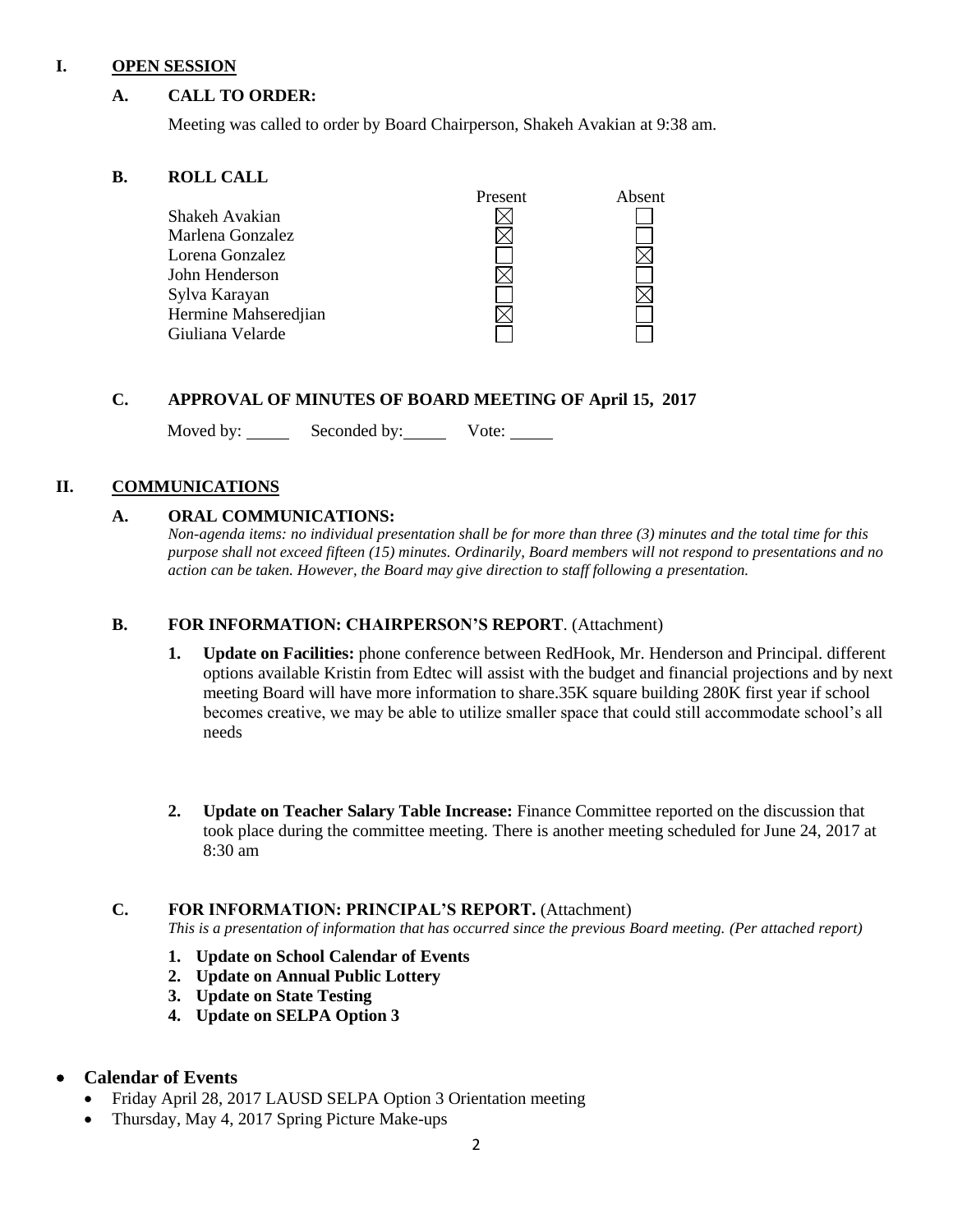- Friday May 5, 2017, 2nd Grade Field Trip to Fire station
- Thursday May 8, 2017-1<sup>st</sup> Grade Field Trip to Underwood Family Farms
- Saturday May 13, 2017- Annual Public Lottery
- May 22 thru May 26- Scholastic Book Fair-Campus 1
- Thursday May 25, 2017-Early Dismissal for Open House
- Wednesday May 31, 2017-Last Award Assembly
- Thursday June  $8, 2017-5$ <sup>th</sup> Grade vs. Staff Kickball game
- Monday June 12, 2017- Spring Programs
- Tuesday June 13, 2017-5<sup>th</sup> Grade Culmination Program

## **Field Trips:**

2<sup>nd</sup> Grade- Walking Field Trip to Fire Station-Friday May 5, 2017

1 st Grade- Underwood Family Farm-Monday May 8, 2017

# **Update on Summative Assessment Testing**

## *2017-2018 CAASPP Testing Windows*

- Students in grades 3-5 will be testing in English Language Arts and Math on the computer
- Each student will test for one hour per day for a period of seven days
- Update on score results for 16-17

| 3rd Grade             | April 25 thru May 4 |
|-----------------------|---------------------|
| 4 <sup>th</sup> Grade | May 8 thru May 17   |
| $5th$ Grade           | May 22 thru June 1  |

## **Update on new state testing accountability system (Dashboard)**

The Dashboard is a new website that shows how local educational agencies and schools are performing on the indicators included in California's new school accountability system. The Dashboard is the next step in a series of major shifts in California K-12 schools, changes that have raised the bar for student learning, transformed testing and placed the focus on equity for all students. The Dashboard provides information that schools can use to improve.

The Dashboard is made up of easy-to-use reports that show local educational agency or school performance on six state indicators and four local indicators (six for county offices of education). Users can search to see the reports for any local educational agency or school.

# **Update on SELPA Option 3:**

Attended orientation meeting on April 28, 2017 with RSP teacher.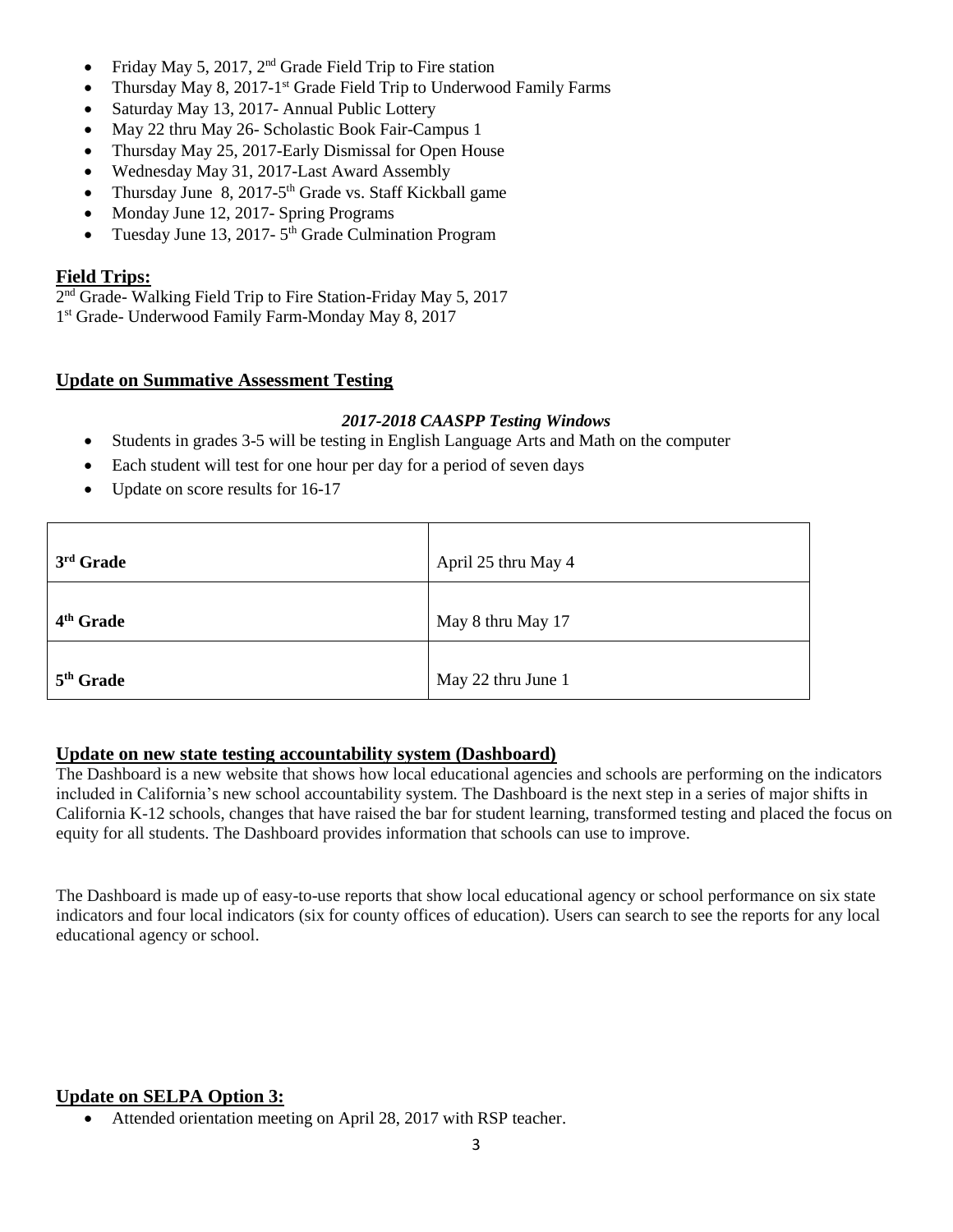• MOU for SELPA Option 3 received on May 15, 2017

# **By May 19, 2017, 5:00 PM - Return Paperwork:**

- Sign and email the Participant Agreement for Option 3 to Dixon Deutsch [\(dixon.deutsch@lausd.net\)](mailto:dixon.deutsch@lausd.net).
- Sign and deliver original copies of the MOU for Option 3 to the Charter School Division and Charter Operated Programs offices.
- *Both documents will be made available at the orientation meeting on April 28, 2017.*

# **Annual Public Lottery**

# Lottery Schedule 8:00am-3:00pm

| Grade       | # of Applicants | # of seats of available |
|-------------|-----------------|-------------------------|
| TK/K        | 146 applicants  | 52                      |
| $1st$ grade | 45 applicants   | $\theta$                |
| $2nd$ grade | 31 applicants   | $\theta$                |
| $3rd$ grade | 22 applicants   | $\overline{0}$          |
| 4th grade   | 16 applicants   | $\boldsymbol{0}$        |
| $5th$ grade | 8 applicants    | $\boldsymbol{0}$        |

# Diversity Update

| Grade:          | <b>PHBAO</b> |
|-----------------|--------------|
| $\bf K$         | 36           |
| 1st             | 10           |
| 2 <sup>nd</sup> | 9            |
| 3rd             | 10           |
| 4 <sup>th</sup> | 3            |
| 5th             |              |

- 69/268 or 26 % of applicants were PHBAO
- 7 or 3% of PHBAO were accepted to ACS for 17-18 school year
- 7 accepted were in Kindergarten

# **Update on Audits, Reviews, & Mandated Reporting**

CRDC Update- Submission deadline extended for all schools. CRDC was submitted on May 12, 2017.

The CRDC collects a variety of information including student enrollment and educational programs and services, most of which is disaggregated by race/ethnicity, sex, limited English proficiency, and disability. The CRDC is a longstanding and important aspect of the ED Office for Civil Rights (OCR) overall strategy for administering and enforcing the civil rights statutes for which it is responsible. Information collected by the CRDC is also used by other ED offices as well as policymakers and researchers outside of ED. 2015-16 Civil Rights Data Collection is due April 28, 2017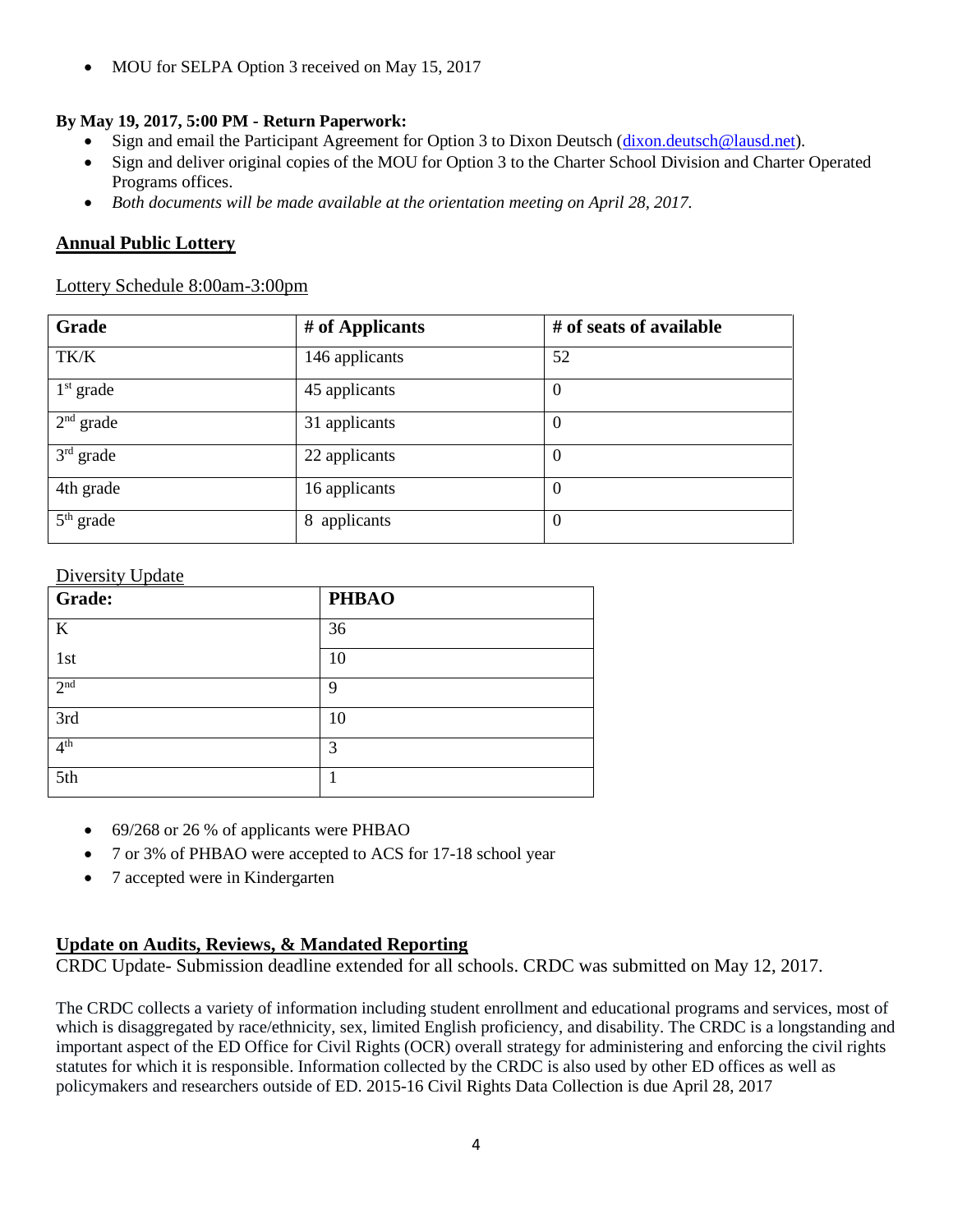- **D. FOR INFORMATION: FINANCIAL REPORT** *This is an update from what has transpired since the last board meeting.* 
	- **1. Budget to Date Update from Edtec**

# April Forecast Update

- Financial Summary
- Revenue Forecast Changes
- Expenses Forecast Changes
- Cash Flow Forecast
- Balance Sheet Summary
- Exhibits
- Check Register April
- Cash Flow Projections
	- Budget vs. Actual Detail

# **Forecasted Operating Income of \$136,691 after depreciation.**

A decrease of **\$32K** seen in the school's

operating income

Forecast for **Compensation** and Benefits has been left conservative, with 76% of forecast having been spent through April

# **Revenue forecast decreased by \$149 to \$3.52M**

**Local Control Funding – decrease of \$841**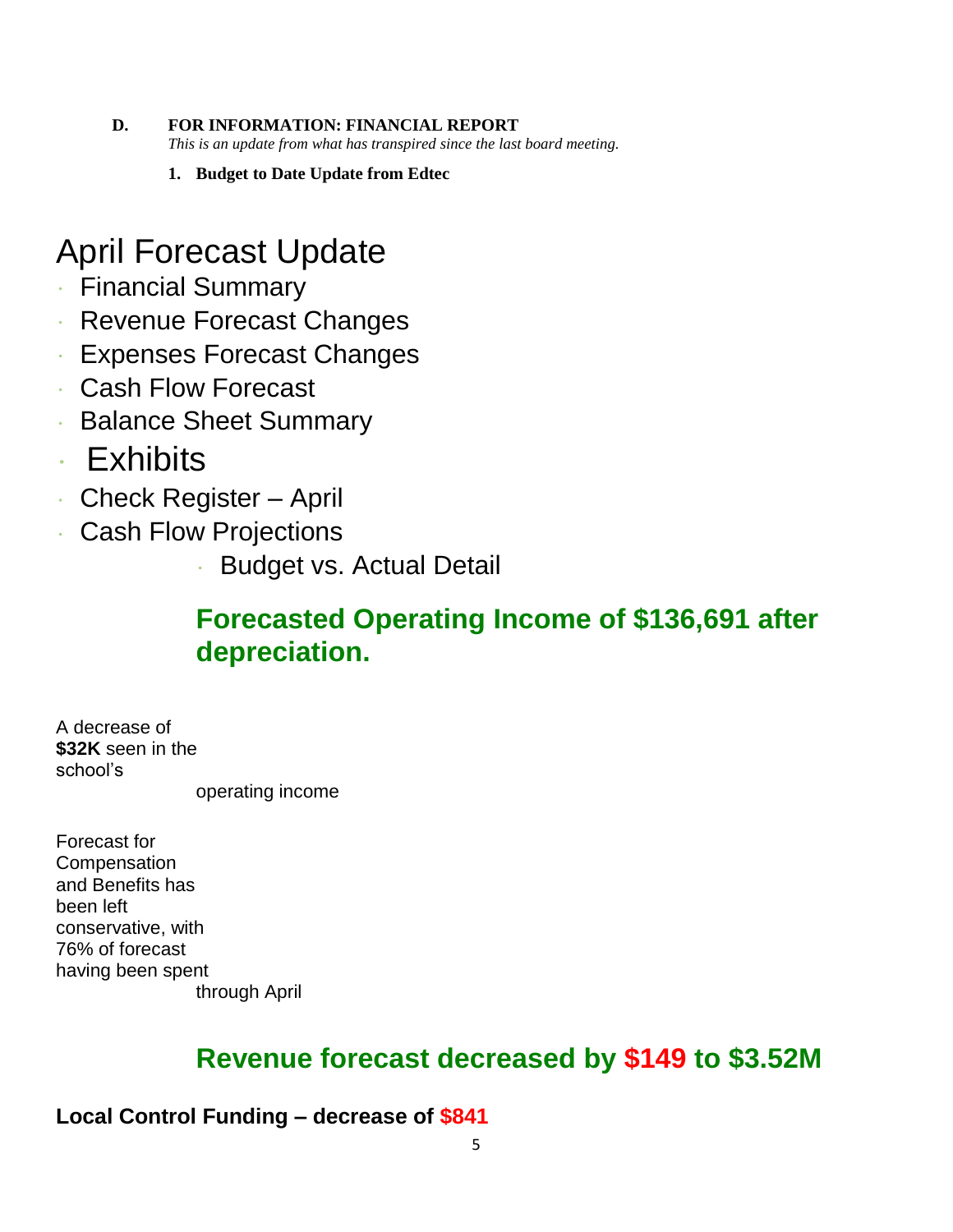- LCFF Entitlement: Decrease tied to decrease in Gap funding rate per May Revise
- LCFF Gap Funding Rate: 55.28%-> 55.03%

**Federal Revenue- no change**

# **Other State Funding – increase of \$344**

• Prior Year State Apportionments: Increased to actuals-PY Lottery true up-**\$344 Local Revenue- increase of \$348**

• Interest: Increased to match actuals

**Donations & Fundraising – no change**

4

**Year-to-date, ARARAT has received \$2.77M of their forecasted \$3.53M expenditures, which**

**accounts for 79% of the school's forecasted revenue**

# **III. CONSENT AGENDA ITEMS**

*All matters listed under the consent agenda are considered by the Board to be routine and will be approved/enacted by the Board in one motion in the form listed below. Unless specifically requested by a Board member for further discussion or removed from the agenda, there will be no discussion of these items prior to the Board votes on them. The Principal recommends approval of all consent agenda items.*

*Approval of Check Register*

*JH*

*HM*

*Approved Unanimously*

# **IV. ACTION ITEMS**

**A. Approval is Requested for the renewal of Charter Life Employee Health Benefits**

**Recommend approval:** Kaiser Rate to be kept as a base line for the health insurance.

 Motion by: JH Seconded by: HM Vote: Unanimously

# **B. Approval is Requested for 2017-2018 MOU LAUSD SELPA Option 3 Recommend approval**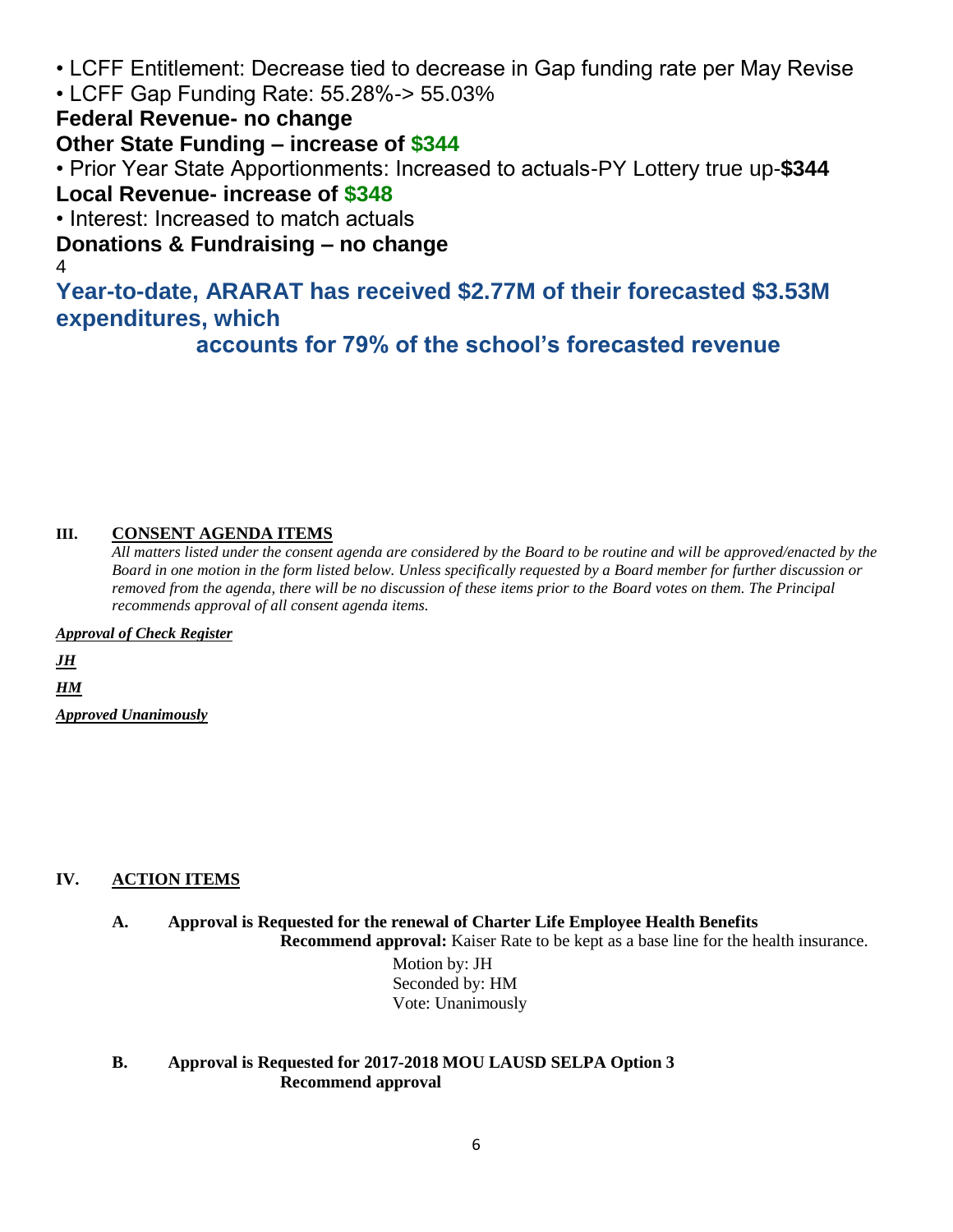Motion by: HM Seconded by: JH Vote: Approved Unanimously

# **V. INFORMATION ITEMS**/**POSSIBLE ACTION: A. Update on LAUSD Preliminary Budget for 2017-2018**

Credential salaries be place at the level on the LAUSD pay chart that they will fall into as long as the net income in not less than 5% of the expenses.

JH MG Approved unanimously

# **B. Update on COLA Considerations for 17-18 school year – see section A**

**C. Redevelopment of School Website –** Board is asking for 3 bids to be presented for next meeting for voting

## **D. Association Update**

#### **VI. CLOSED SESSION**

*Adjourned to Closed Session at\_\_\_\_\_\_\_\_\_\_\_\_ to consider and/or take action upon any of the following items:*

### **PUBLIC EMPLOYMENT**

 **Title: Assistant Principal**

**Conference with Legal Counsel – Existing Litigation - Government Code Section 54956.9 (a) - OAH Case No. 2017010823**

- **Certificated Employment contracts, 2017-18**
- **Classified Employment contracts, 2017-18**

## **VII. PUBLIC SESSION – REPORT OUT OF CLOSED SESSION**

The Governing Board will report out any action taken in closed session, if any.

The meeting was reconvened to open session at \_\_\_\_\_\_.

# **V. FUTURE AGENDA ITEMS**

*The Board will consider items for future Board Meeting Agendas.*

## **VI. NEXT BOARD MEETING DATE:**

June 17, 2017, 8:30 am at the ACS 1 Campus